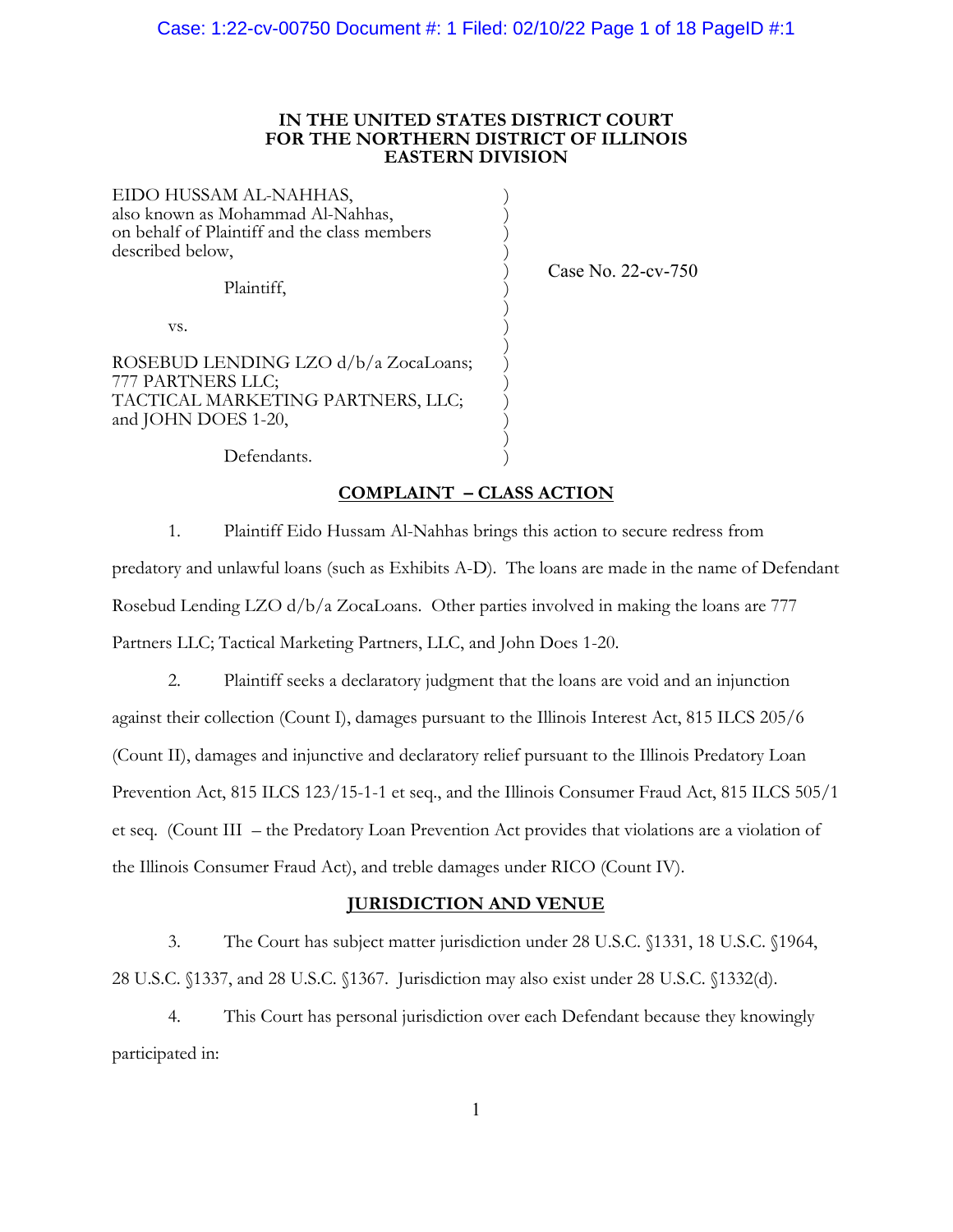## Case: 1:22-cv-00750 Document #: 1 Filed: 02/10/22 Page 2 of 18 PageID #:2

- a. The making of unlawful loans to Illinois residents.
- b. The operation of an interactive website through which loans were made. *Toys "R" Us, Inc., v. Step Two,* 318 F.3d 446, 454 (3rd Cir. 2003).

5. Venue is proper because acts to obtain and collect the loans impacted Plaintiff in the District.

## **PARTIES**

#### **Plaintiff**

6. Plaintiff Eido Hussam Al-Nahhas is a resident of the Northern District of Illinois. He is also known as Mohammad Al-Nahhas.

#### **Defendants**

#### **Rosebud Lending LZO**

7. Defendant Rosebud Lending LZO d/b/a ZocaLoans is an online lender that offers loans to consumers at annual percentage rates of more than 500%. (Exhibit E) It purports to be an entity formed under the laws of, and claims to be owned and controlled by, the Rosebud Sioux Tribe, a federally-recognized Indian Tribe. (Exhibit A, page 1) It uses the addresses P. O. Box 1147, Mission, SD 57555, and 27565 Research Park Drive, Mission, SD 57555.

8. The Mission Address is the offices of REDCO, the Rosebud Economic Development Corporation. It is also the offices of Rosebud Office Solutions which is engaged in "providing streamlined supply and procurement for local businesses and governmental entities." (https://www.sicangucorp.com/ros)

9. On information and belief, REDCO's general manager, Mindi Jo Vavra (https://www.sicangucorp.com/about-us-1), was also as an executive for Fintech Financial, LLC, a non-tribal, Delaware-based "warehouse lender" which provides working capital to make loans to consumers for several online payday lenders.

- 10. The Mission Address is also home to:
	- a. The Lakota Water Company;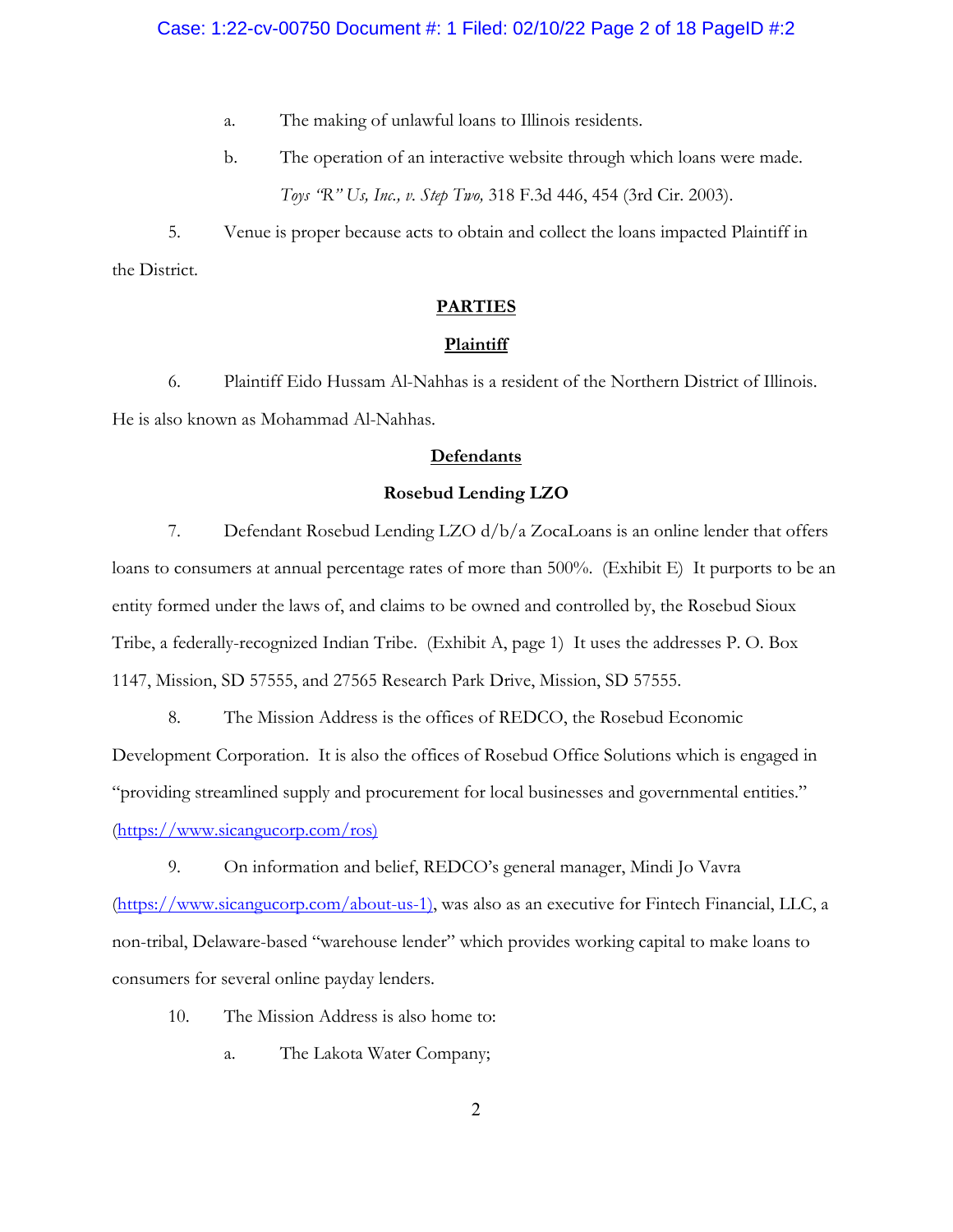- b. The Sicangu Community Development Corporation, an IRS-recognized 501c(3) non-profit corporation; and
- c. Tatanka Funds, a non-profit which provides down-payment assistance and home buying assistance in south central South Dakota.

11. On information and belief, neither ZocaLoans nor any consumer lending business operates at the Mission Address.

12. In fact, ZocaLoans is operated by (a) 777 Partners LLC and (b) Tactical Marketing Partners, LLC, both non-tribal entities organized under Delaware law and located in Miami, Florida.

13. Tactical Marketing Partners, LLC pays the Rosebud Sioux Tribe a small percentage of the revenues of each of ZocaLoans' loans in a "rent-a-tribe" agreement.

14. ZocaLoans is not tribally owned. The Rosebud Sioux Tribe simply claims ownership of the website as part of a "rent-a-tribe" scheme. The Tribe's involvement in the lending business is merely superficial. The Tribe's only real contribution is providing a cloak of sovereign immunity for lending activities.

15. The Rosebud Sioux Tribe has had a number of online payday websites, all of which charge consumer triple-digit interest rates, including:

a. AdvanceMeToday.com, owned by "Rosebud Lending AMT";

b. FirstPayLoans.com, owned by "Rosebud Lending BHL";

c. MyQuickWallet.com, owned by "Rosebud Lending DRT";

- d. PixyCash.com, owned by "Rosebud Lending PCL";
- e. QCredit.com, owned by "Rosebud Lending RQC".

16. On information and belief, each of these websites represents a "rent-a-tribe" scheme with a different, non-tribal investor or investors.

17. Domain Name Registration records from 2019 show that zocaloans.com is registered to, and owned by, 777 Partners. (Exhibit F)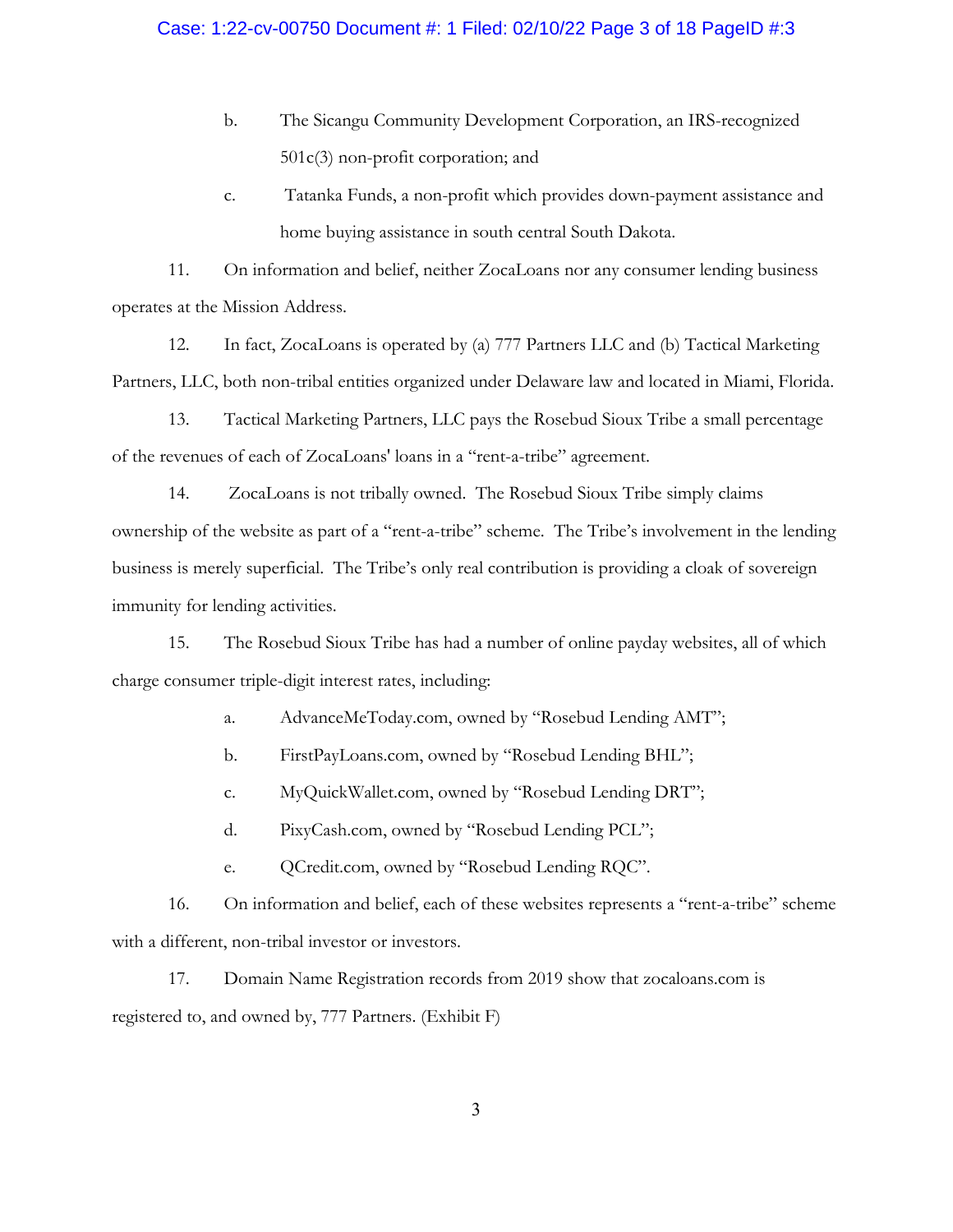## Case: 1:22-cv-00750 Document #: 1 Filed: 02/10/22 Page 4 of 18 PageID #:4

#### **777 Partners LLC**

18. Defendant 777 Partners LLC is a limited liability company organized under Delaware law with its principal address located at 600 Brickell Avenue, Suite 1900, Miami, FL 33131. Its registered agent is Frederick A. Love at that address. Its managers are Ed Gehres, Steven Pasko, Joshua Wander, John Sicilian, Tom Staz, and Damien Alfalla.

#### **Tactical Marketing Partners, LLC**

19. Defendant Tactical Marketing Partners, LLC is a limited liability company organized under Delaware law. Its registered agent and office is Corporation Service Company, 251 Little Falls Drive, Wilmington, DE 19808. It does business at 600 Brickell Avenue, Suite 1900, Miami, FL 33131.

20. 777 Partners LLC operates as a subsidiary of Tactical Marketing Partners, LLC.

21. ZocaLoans receives funding from Fintech as well as 777 Partners. Through its subsidiary, Tactical Marketing Partners, LLC, 777 Partners also provides the technological and data science infrastructure to underwrite loans.

22. On information and belief, Tactical Marketing Partners, LLC obtains consumer reports (credit reports) as agent or authorized service provider for ZocaLoans.

23. On information and belief, loan information is electronically transmitted to an employee of Rosebud Lending LZO located on the Rosebud Tribe's reservation in South Dakota. After a cursory, pro forma review, the loan is granted "final" approval and thus, supposedly, originated by Rosebud Lending LZO and protected under the auspices of tribal sovereign immunity.

24. On information and belief, the loans are funded by capital kept in bank accounts controlled by Tactical Marketing Partners, LLC and 777 Partners, to which the Rosebud Tribe, REDCO, and Rosebud Lending LZO have no access.

25. All material policies and procedures relating to the lending operation are instituted by Tactical Marketing Partners, LLC and 777 Partners, without input from the Rosebud Tribe, REDCO, or Rosebud Lending LZO.

4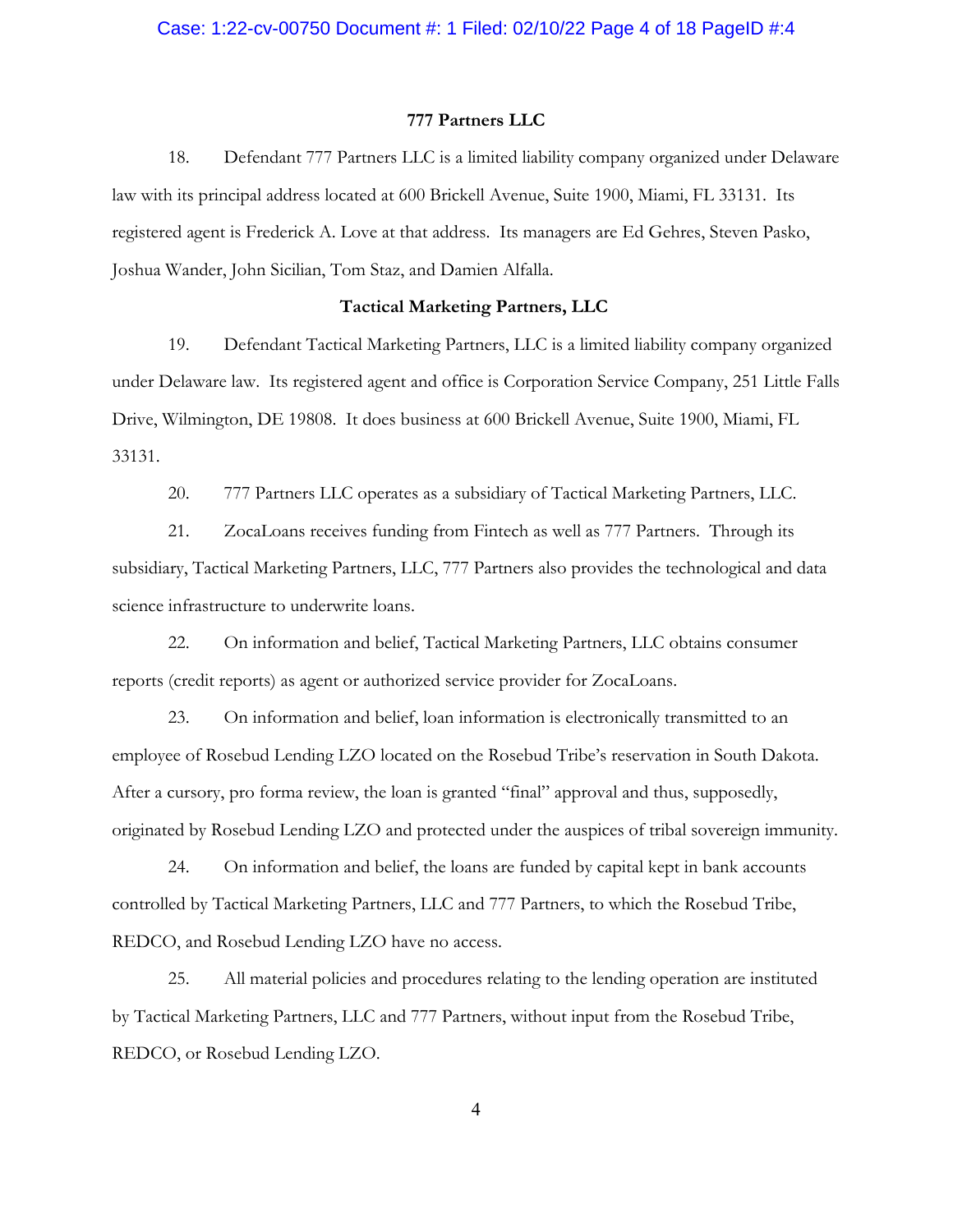#### **FACTS RELATING TO PLAINTIFF AL-NAHHAS**

26. In January 2020, Plaintiff Al-Nahhas took out an installment loan from

Rosebud Lending LZO  $d/b/a$  ZocaLoans (Exhibit A). The loan had an amount financed of \$350 and an annual percentage rate of 534.75%. This loan was paid off, including interest.

27. Exhibit A is a standard form loan agreement used by Rosebud Lending LZO  $d/b/a$ ZocaLoans on a regular basis.

28. Defendants regularly make loans to individuals in Illinois at such rates.

29. The loan was obtained for personal, family or household purposes and not for business purposes.

30. At no time have Defendants had a license from the Illinois Department of Financial and Professional Regulation or a state or federal banking or credit union charter, entitling them to make loans to Illinois residents at more than 9% interest.

31. Defendants nevertheless advertise and make loans to Illinois residents at rates greatly exceeding 9%.

32. Defendants sought out Illinois residents for such loans.

33. In March 2021, Plaintiff Al-Nahhas took out an installment loan from Rosebud Lending LZO d/b/a ZocaLoans (Exhibit B). The loan had an amount financed of \$550 and an annual percentage rate of 693.10%. This loan was paid off, including interest.

34. In May 2021, Plaintiff Al-Nahhas took out an installment loan from Rosebud Lending LZO d/b/a ZocaLoans (Exhibit C). The loan had an amount financed of \$750 and an annual percentage rate of 691.35%. This loan was paid off, including interest.

35. In September 2021, Plaintiff Al-Nahhas took out an installment loan from Rosebud Lending LZO d/b/a ZocaLoans (Exhibit D). The loan had an amount financed of \$900 and an annual percentage rate of 585.21%. This loan is outstanding and has not been paid.

36. Defendant Rosebud Lending LZO d/b/a ZocaLoans has been contacting Plaintiff for the purpose of collecting the loan. (E.g., Exhibit G)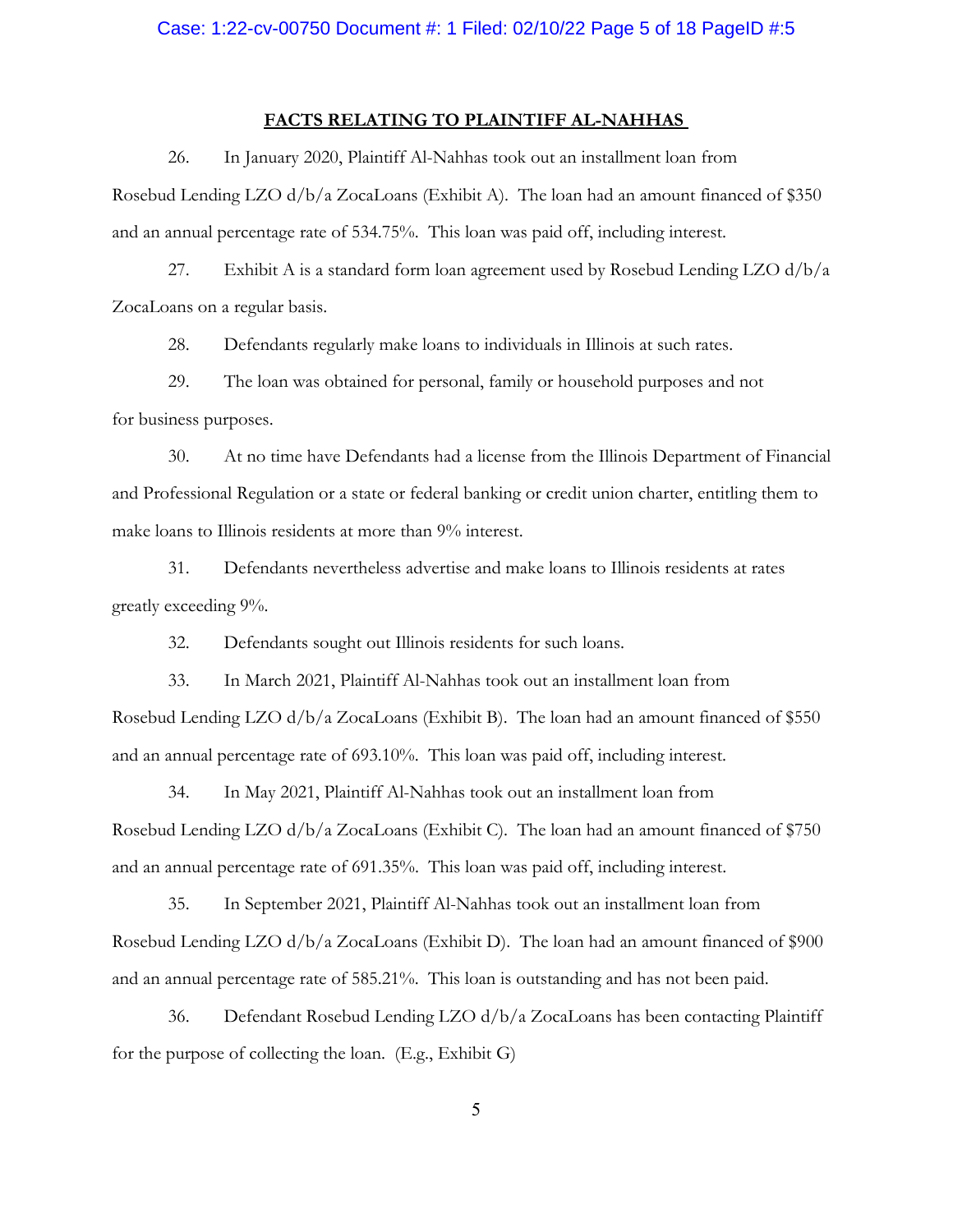#### **ILLINOIS PROHIBITIONS ON PREDATORY LOANS**

37. Effective March 23, 2021, the Illinois Predatory Loan Prevention Act made it unlawful for anyone other than a bank to make loans to Illinois residents at annual percentage rates in excess of 36%. 815 ILCS 123/15-1-1 et seq. "Any loan made in violation of this Act is null and void and no person or entity shall have any right to collect, attempt to collect, receive, or retain any principal, fee, interest, or charges related to the loan." 815 ILCS 123/15-5-10.

38. Under 815 ILCS 123/15-10-5(b), "Any violation of this Act, including the commission of an act prohibited under Article 5, constitutes a violation of the Consumer Fraud and Deceptive Business Practices Act."

39. Both before and after March 23, 2021, it was unlawful for anyone who did not have a bank or credit union charter or a consumer lending license issued by the Illinois Department of Financial and Professional Regulation to make loans at more than 9% interest. 815 ILCS 122/1- 15, 4-5; 205 ILCS 670/1.

40. Any loans to Illinois residents at more than 9% that are made by unlicensed persons are void and unenforceable. 205 ILCS 670/20(d) ("Notwithstanding any other provision of this Section, if any person who does not have a license issued under this [Consumer Instalment Loan] Act makes a loan pursuant to this Act to an Illinois consumer, then the loan shall be null and void and the person who made the loan shall have no right to collect, receive, or retain any principal, interest, or charges related to the loan."); 815 ILCS 122/4-10(h) ("(h) Notwithstanding any other provision of this Section, if a lender who does not have a license issued under this [Payday Loan Reform] Act makes a loan pursuant to this Act to an Illinois consumer, then the loan shall be null and void and the lender who made the loan shall have no right to collect, receive, or retain any principal, interest, or charges related to the loan.").

41. Any loans to Illinois residents at more than 9% that are made by unlicensed lenders violate the Interest Act, 815 ILCS 205/4, and are subject to statutory damages under 815 ILCS 205/6.

6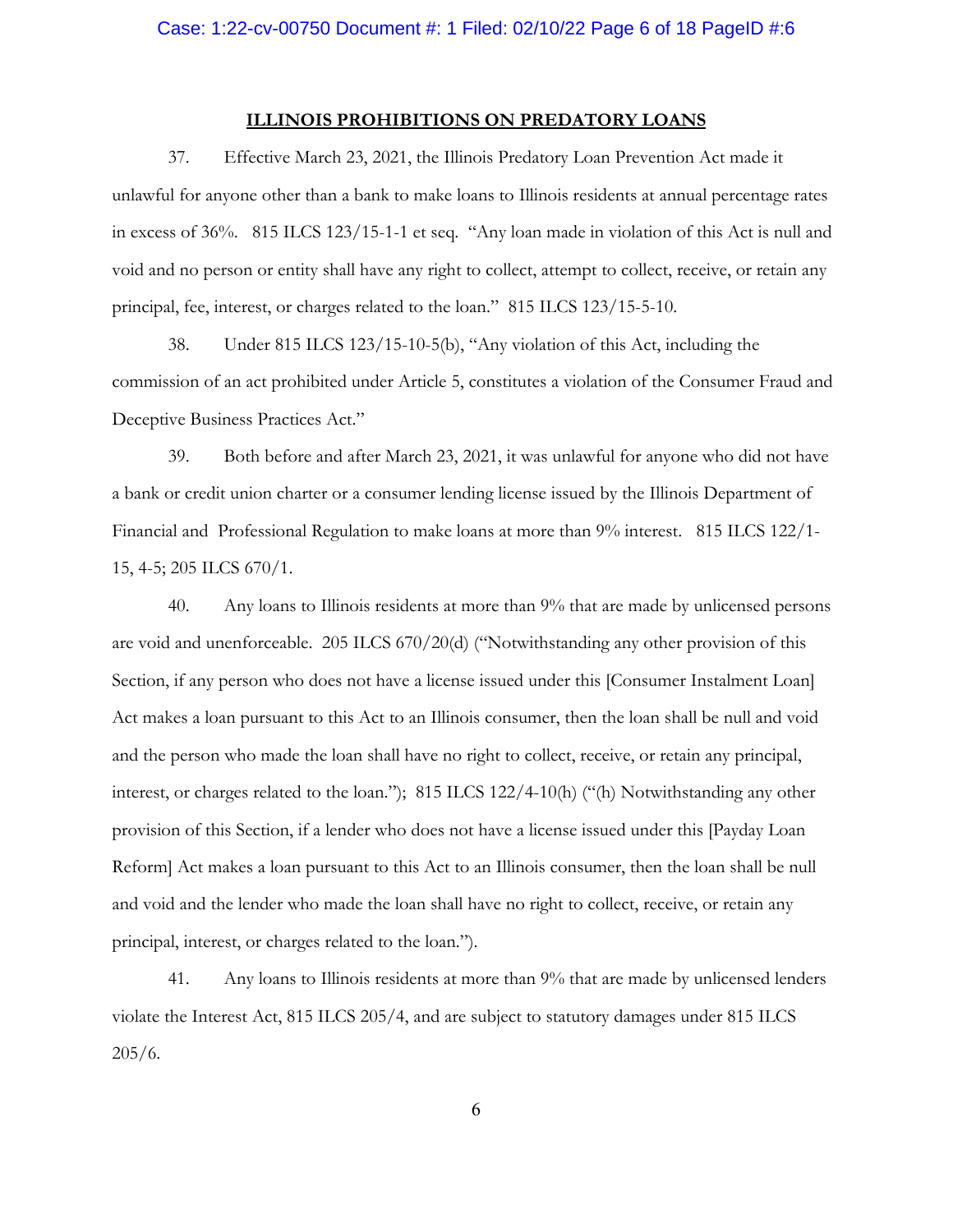## Case: 1:22-cv-00750 Document #: 1 Filed: 02/10/22 Page 7 of 18 PageID #:7

42. Illinois has a criminal usury statute defines the making of a loan by unlicensed persons at more than 20% interest as a felony. 720 ILCS 5/17-59 (formerly 720 ILCS 5/39-1 et seq). It applies to a person who "while either within or outside the State, by his own conduct or that of another for which he is legally accountable," engages in conduct that amounts to an offense if "the offense is committed either wholly or partly within the State." 720 ILCS 5/1-5.

43. Contracts made in violation of licensing requirements intended to protect the public, or in violation of criminal laws imposing substantial penalties, are void. *Chatham Foot Specialists, P.C. v. Health Care Serv. Corp.*, 216 Ill. 2d 366, 380, 837 N.E.2d 48 (2005). Neither choice of law clauses or other contractual devices can be used to avoid invalidation of loans made at criminally usurious rates. *Madden v. Midland Funding, LLC,* 11cv8149, 2017 WL 758518, at \*11 (S.D.N.Y. Feb. 27, 2017) ("That New York chose to criminalize such conduct is further evidence that its usury prohibition is a fundamental public policy."); *MacDonald v. CashCall, Inc.,* 16cv2781, 2017 WL 1536427, \*7 (D.N.J., April 28, 2017).

44. The Illinois Department of Financial and Professional Regulation has repeatedly brought cases against unlicensed out of state tribal and other lenders that make loans via the Internet or similar means to Illinois residents in Illinois. *E.g., In the Matter of Red Leaf Ventures, LLC,* No. 12 CC 569 (https://www.idfpr.com/dfi/ccd/Discipline/RedLeafVenturesCDOrder12CC569.pdf), *In the Matter of Money Mutual, LLC*, No. 12 CC 408 (https://www.idfpr.com/dfi/ccd/Discipline/ MoneyMutualCDOrder12CC408.pdf); *In the Matter of Hammock Credit Services*, No. 12 CC 581 (https://www.idfpr.com/dfi/ccd/Discipline/HammockCreditCDOrder12CC581.pdf); *In the Matter of Makes Cents, Inc., d/b/a Maxlend*, No. 17 CC 133 (https://www.idfpr.com/dfi/ CCD/Discipline/17CC133%20-%20Make%20Cents%20dba%20Maxlend%20Cease%20and%20De sist%20Order%20Bob%208%2016%202017.pdf)

#### **RENT-A-TRIBE SCHEMES**

45. In an attempt to evade prosecution under usury laws of states like Illinois, non-tribal owners of online payday lending businesses frequently engage in a business model commonly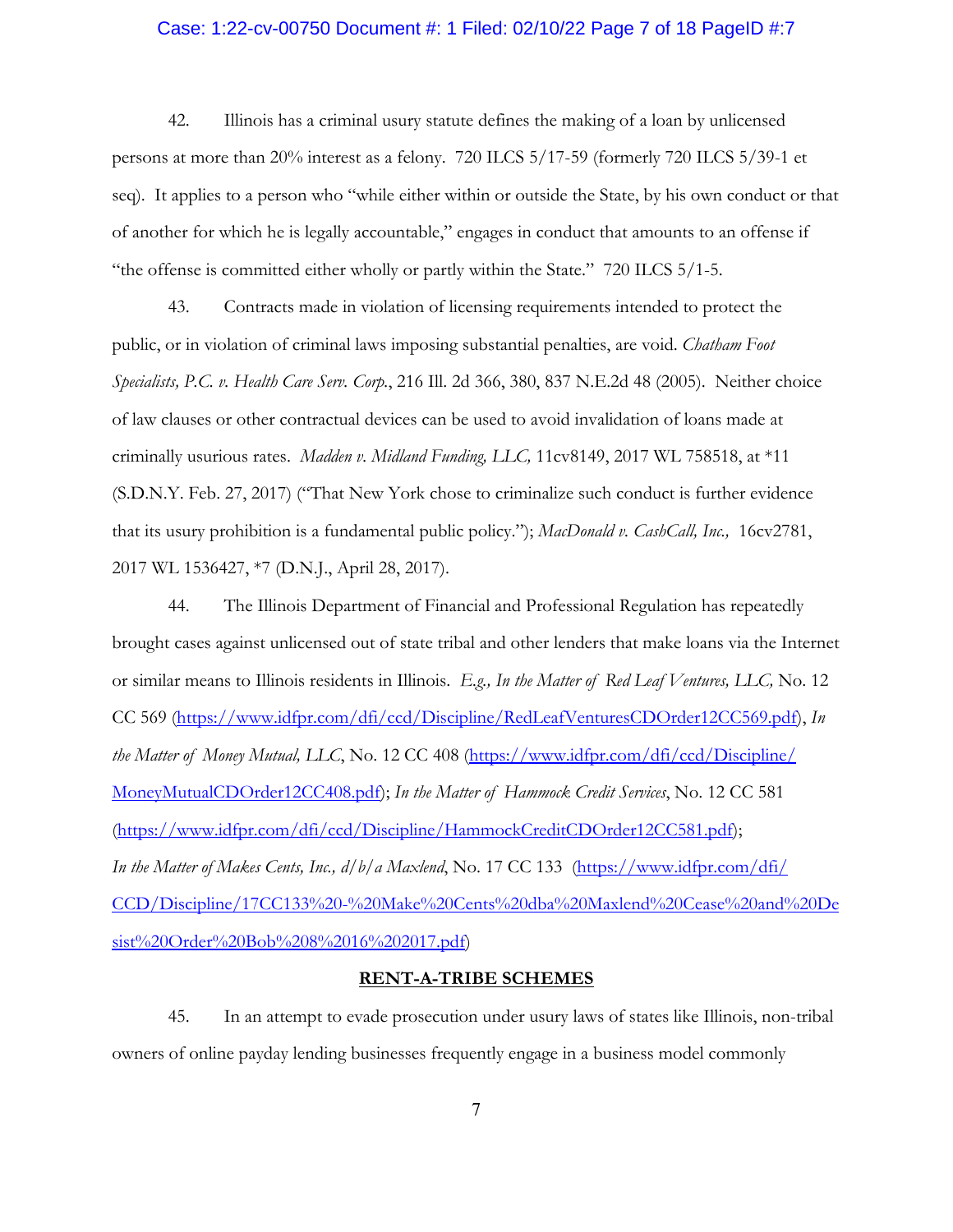## Case: 1:22-cv-00750 Document #: 1 Filed: 02/10/22 Page 8 of 18 PageID #:8

referred to as a "rent-a-tribe" scheme.

46. In such schemes, non-tribal payday lenders create an elaborate charade claiming their non-tribal businesses are owned and operated by Native American tribes.

47. The illegal payday loans are then made in the name of a Native American tribal business entity which purport to be shielded from state and federal laws prohibiting usury due to tribal sovereign immunity. However, the tribal lending entity is simply a facade for an illegal lending scheme; all substantive aspects of the payday lending operation – funding, marketing, loan origination, underwriting, loan servicing, electronic funds transfers, and collections – are performed by individuals and entities that are unaffiliated with the tribe.

48. In exchange for use of the tribe's name, the beneficial owner of the payday lending scheme pays the cooperating tribe a fraction of the revenues generated. While the percentage varies from scheme-to-scheme, the number is almost always in the single digits.

49. However, an entity must function as a legitimate "arm of the tribe" in order to fall under that tribe's sovereign immunity. *See Breakthrough Mgmt. Grp., Inc. v. Chukchansi Gold Casino & Resort*, 629 F.3d 1173, 1183 (10th Cir. 2010).

50. To determine if a particular entity is entitled to sovereign immunity, the majority of courts have adopted the framework laid out in *Breakthrough*, which analyzed "(1) [the entities'] method of creation; (2) their purpose; (3) their structure, ownership, and management, including the amount of control the tribe has over the entities; (4) whether the tribe intended for the entities to have tribal sovereign immunity; (5) the financial relationship between the tribe and the entities; and (6) whether the purposes of tribal sovereign immunity are served by granting immunity to the entities." *Breakthrough* at 1183, 1187-88.

51. These so-called "tribal lenders" usually do not survive scrutiny when examined closely, since virtually all business functions occur far from tribal land, by nontribal members, and overwhelmingly benefit non-tribal members to such a degree that tribal involvement is effectively nil.

8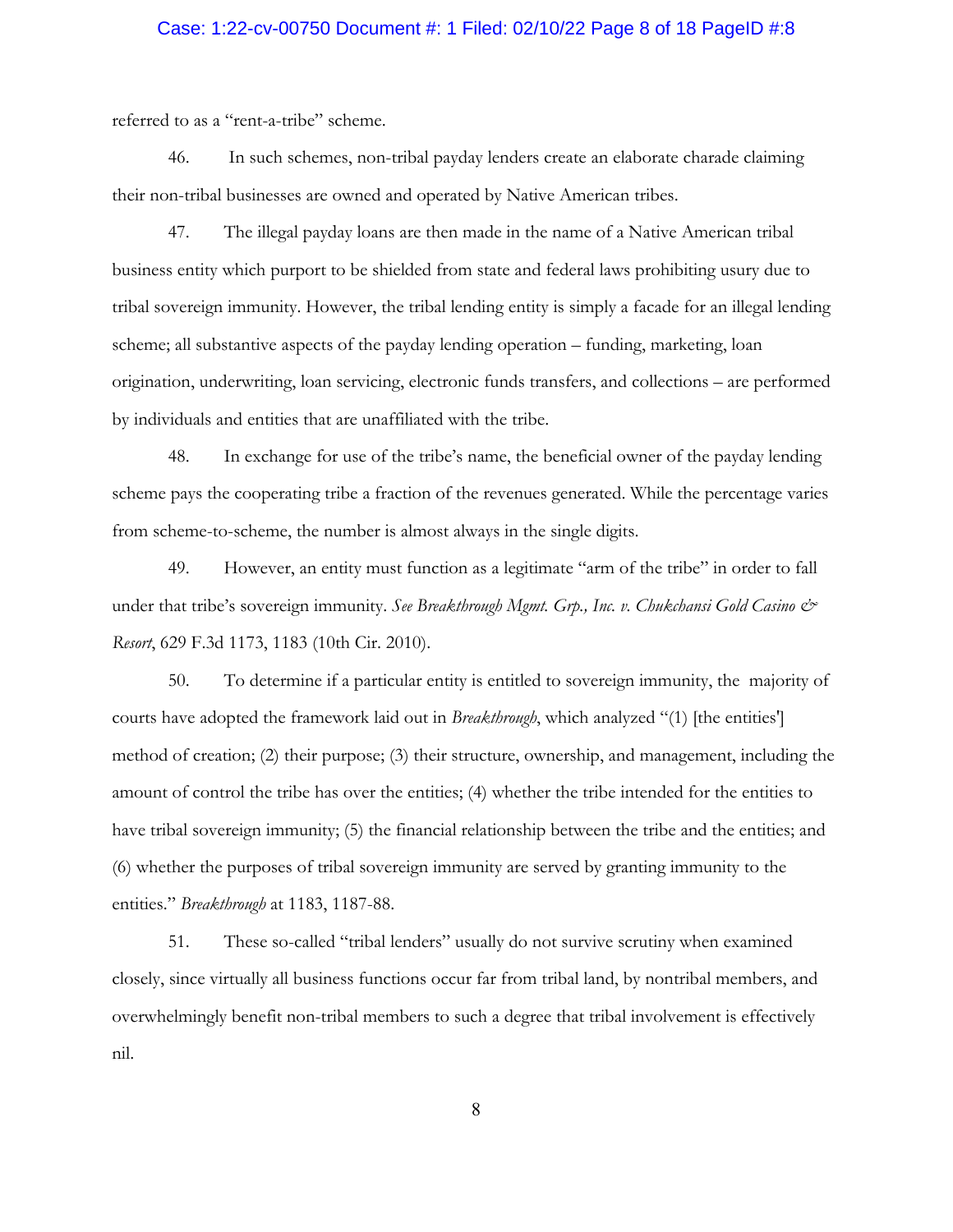## Case: 1:22-cv-00750 Document #: 1 Filed: 02/10/22 Page 9 of 18 PageID #:9

52. Where non-tribal individuals and entities control and manage the substantive lending functions, provide the lending capital necessary to support the operation, and bear the economic risk associated with the operation, they are not in fact "operated" by Native American tribes and, therefore, are not shielded by sovereign immunity.

53. Further, sovereign immunity, even if legitimately invoked, still does not turn an otherwise illegal loan into a legal one. *See, e.g., United States v. Neff,* 787 F. App'x 81 (3d Cir. 2019) (upholding criminal convictions of two individuals engaged in an online payday lending rent-a-tribe scheme; sovereign immunity does not transform illegal loans into legal ones, and "reasonable people would know that collecting unlawful debt is unlawful").

54. Tribes and their officers are not free to operate outside of Indian lands without conforming their conduct in these areas to federal and state law." *Gingras v. Think Finance, Inc*., 922 F.3d 112, 128 (2d Cir. 2019).

55. Attempting to circumvent state interest rate caps by fraudulently hiding behind tribal sovereign immunity has been found to constitute criminal conduct. On October 13, 2017, a jury in the U.S. District Court for the Southern District of New York convicted Scott Tucker and Timothy Muir on 14 felony counts for their operation of a network of tribal lending companies. *See United States v. Tucker, et al.*, No. 1:16-cr-00091-PKC (S.D.N.Y). The conviction was affirmed in *United States v. Grote*, 961 F.3d 105 (2d Cir. 2020).

#### **COUNT I - DECLARATORY AND INJUNCTIVE RELIEF AGAINST ILLEGAL CONDUCT**

56. Plaintiff incorporates paragraphs 1-55.

57. This claim is against all Defendants.

58. There is a controversy between Plaintiff and the class, on the one hand, and Defendants, on the other, as to whether Plaintiff must repay the outstanding loans made to them (Exhibit D, in Plaintiff's case).

59. Declaratory relief will resolve such controversy.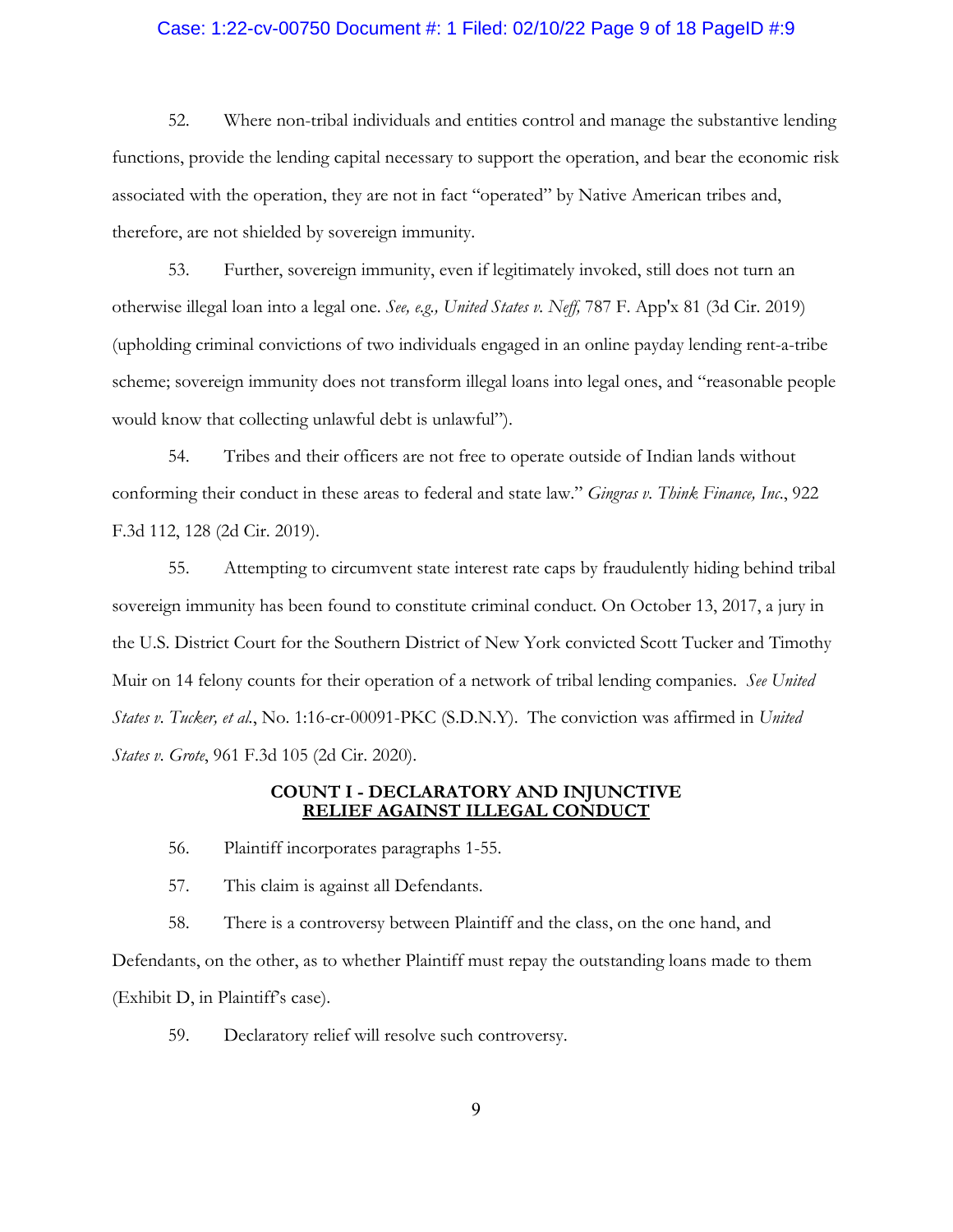## Case: 1:22-cv-00750 Document #: 1 Filed: 02/10/22 Page 10 of 18 PageID #:10

60. An injunction is necessary to prevent Defendants from taking any action to collect the void debts.

#### **CLASS ALLEGATIONS**

61. Plaintiff brings this claim on behalf of a class, pursuant to Fed.R.Civ.P. 23(a) and  $(b)(2)$ .

62. The class consists of (a) all individuals with Illinois addresses (b) to whom a loan was made in the name of Rosebud Lending LZO  $d/b/a$  ZocaLoans at more than  $9\%$  interest (c) which loan has not been paid in full.

63. Plaintiff may alter the class definition to conform to developments in the case and discovery.

64. The class is so numerous that joinder of all members is not practicable. On information and belief, based on the making of loans over the Internet using form documents, there are at least 40 class members.

65. There are questions of law and fact common to the class members, which common questions predominate over any questions relating to individual class members. The predominant common questions are whether Defendants engage in a practice of making and attempting to collect illegal loans.

66. Plaintiff will fairly and adequately represent the class members. Plaintiffs have retained counsel experienced in class actions and consumer credit litigation.

67. Plaintiff's claims are typical of the claims of the class members. All are based on the same factual and legal theories.

68. Defendant has acted on grounds that apply generally to the class, so that final injunctive relief or corresponding declaratory relief is appropriate.

69. The class is entitled to a declaration that Defendants are not entitled to collect on the loans described, an injunction against any further collection efforts by Defendants, and restitution of all such amounts collected by Defendants.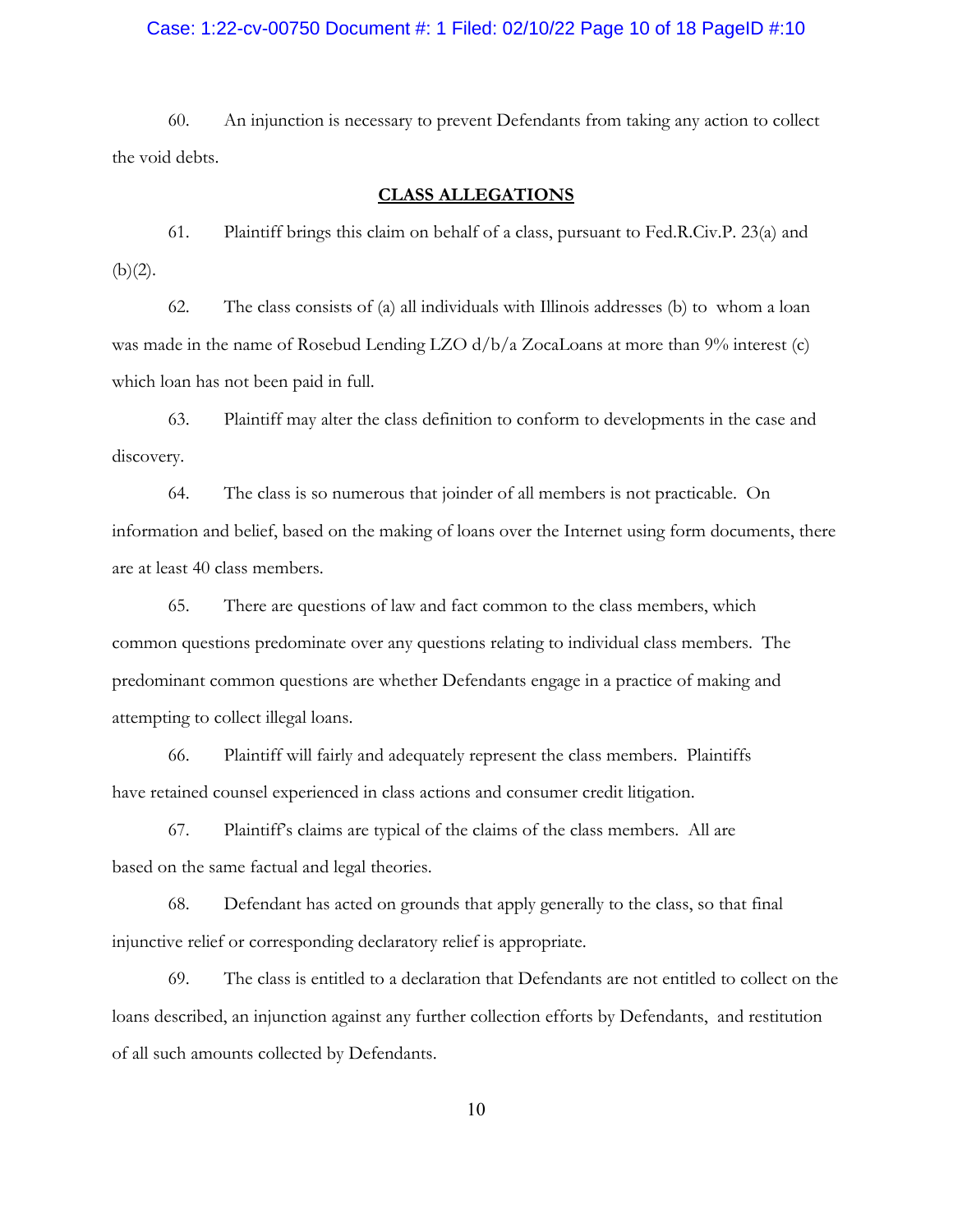## Case: 1:22-cv-00750 Document #: 1 Filed: 02/10/22 Page 11 of 18 PageID #:11

WHEREFORE, the Court should enter judgment in favor of Plaintiff and the class and against Defendants for:

- i. Injunctive relief;
- ii. Declaratory relief;
- iii. Restitution of all amounts collected on the loans from members of the class;
- iv. Costs of suit; and
- v. Such other and further relief as the Court deems proper.

## **COUNT II – ILLINOIS INTEREST ACT**

- 70. Plaintiff incorporates paragraphs 1-55.
- 71. This claim is against all Defendants.

72. Defendants contracted for and collected loans at more than 9% interest from

Plaintiff and the class members, in violation of 815 ILCS 205/4.

73. Plaintiff and the class members are entitled to statutory damages under 815 ILCS 205/6.

## **CLASS ALLEGATIONS**

74. Plaintiff brings this claim on behalf of a class, pursuant to Fed.R.Civ.P. 23(a) and  $(b)(3)$ .

75. The class consists of (a) all individuals with Illinois addresses (b) to whom a loan was made in the name of Rosebud Lending LZO d/b/a ZocaLoans at more than 9% interest (c) which loan is still outstanding or has been paid on or after a date two years prior to the filing of suit.

76. Plaintiff may alter the class definition to conform to developments in the case and discovery.

77. The class is so numerous that joinder of all members is not practicable. On information and belief, based on the making of loans over the Internet using form documents, there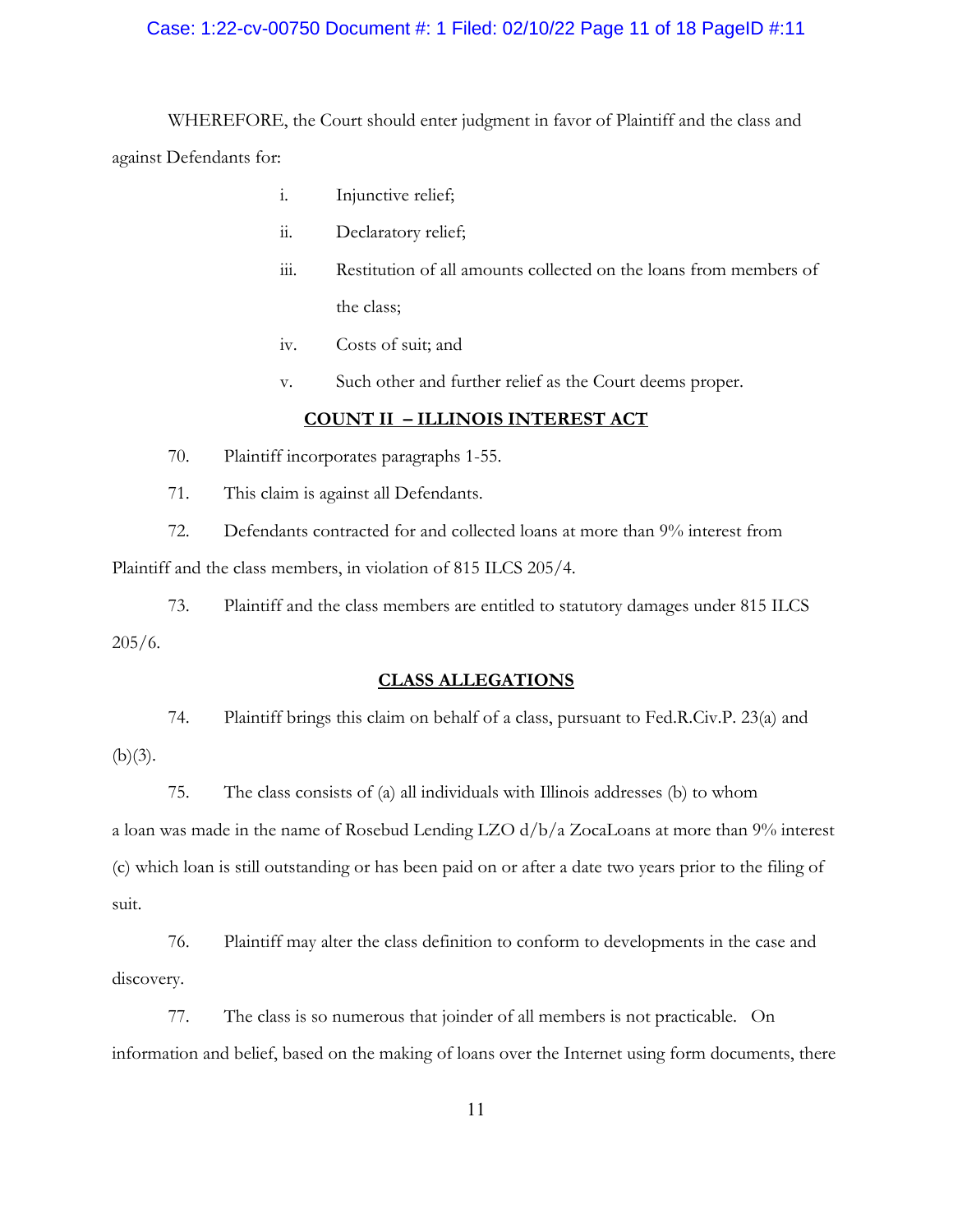## Case: 1:22-cv-00750 Document #: 1 Filed: 02/10/22 Page 12 of 18 PageID #:12

are at least 40 class members.

78. There are questions of law and fact common to the class members, which common questions predominate over any questions relating to individual class members. The predominant common questions are whether Defendants engage in a practice of making and attempting to collect illegal loans.

79. Plaintiff will fairly and adequately represent the class members. Plaintiffs have retained counsel experienced in class actions and consumer credit litigation.

80. Plaintiff's claims are typical of the claims of the class members. All are based on the same factual and legal theories.

- 81. A class action is superior for the fair and efficient adjudication of this matter, in that:
	- a. Individual actions are not economically feasible.
	- b. Members of the class are likely to be unaware of their rights.

WHEREFORE, the Court should enter judgment in favor of Plaintiff and the class and against Defendants for:

- i. Damages as provided in 815 ILCS 205/6.
- ii. Attorney's fees, litigation expenses and costs of suit; and
- iii. Such other and further relief as the Court deems proper.

## **COUNT III – PREDATORY LOAN PREVENTION ACT AND ILLINOIS CONSUMER FRAUD ACT**

- 82. Plaintiff incorporates paragraphs 1-55.
- 83. This claim is against all Defendants.

84. Defendants contracted for and collected loans prohibited by the Illinois Predatory

Loan Prevention Act.

85. Violation of the Predatory Loan Prevention Act is a violation of the Illinois

Consumer Fraud Act, 815 ILCS 505/1 et seq.

## **CLASS ALLEGATIONS**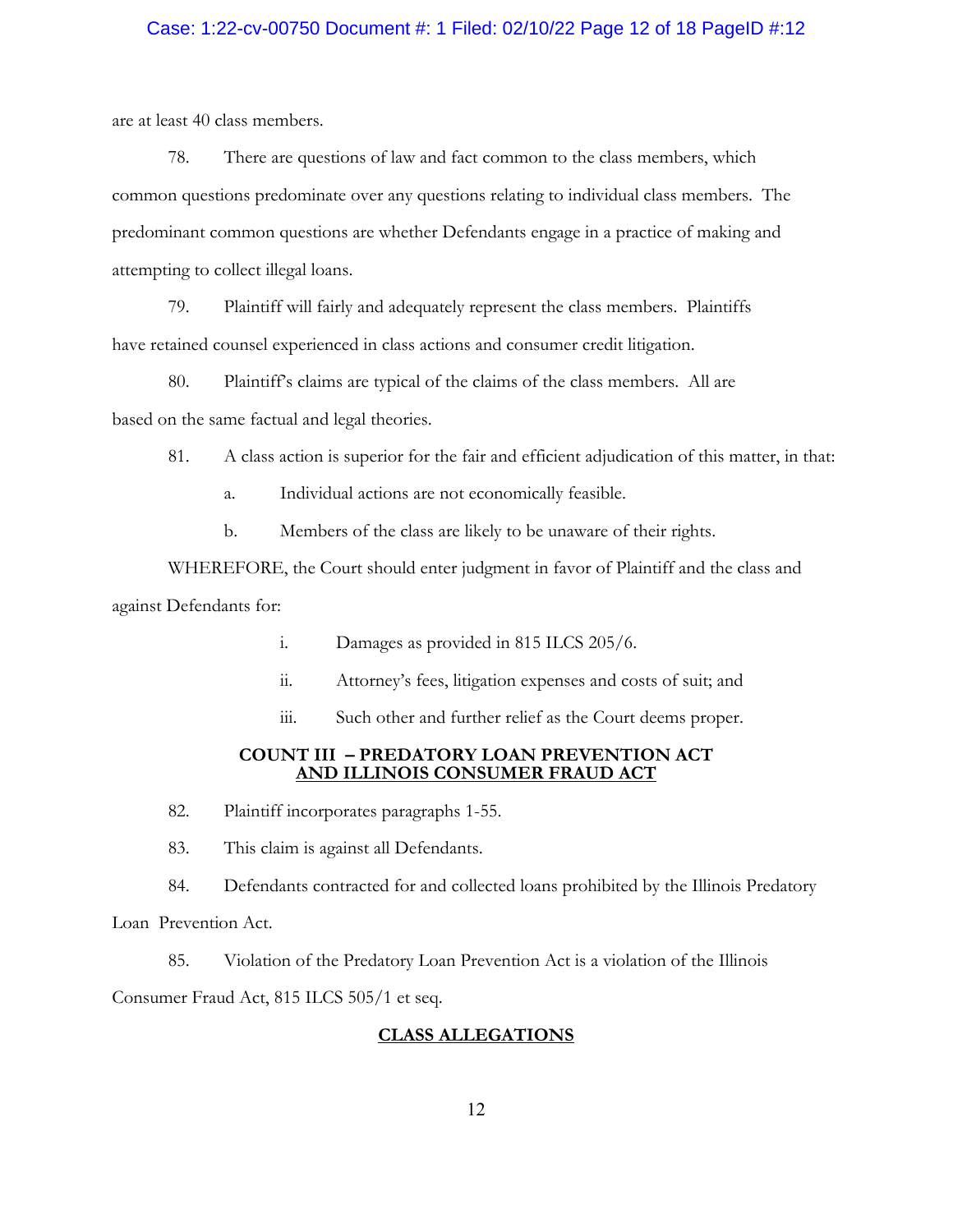## Case: 1:22-cv-00750 Document #: 1 Filed: 02/10/22 Page 13 of 18 PageID #:13

86. Plaintiff Al-Nahhas bring this claim on behalf of a class, pursuant

to Fed.R.Civ.P. 23(a) and (b)(3).

87. The class consists of (a) all individuals with Illinois addresses (b) to whom a loan was made in the name of Rosebud Lending LZO d/b/a ZocaLoans at more than 36% interest (all of its loans qualify) (c) on or after March 23, 2021.

88. Plaintiff may alter the class definition to conform to developments in the case and discovery.

89. The class is so numerous that joinder of all members is not practicable. On information and belief, based on the making of loans over the Internet using form documents, there are at least 40 class members.

90. There are questions of law and fact common to the class members, which common questions predominate over any questions relating to individual class members. The predominant common questions are whether Defendants engage in a practice of making and attempting to collect illegal loans.

91. Plaintiff will fairly and adequately represent the class members. Plaintiffs have retained counsel experienced in class actions and consumer credit litigation.

92. Plaintiff's claim is typical of the claims of the class members. All are based on the same factual and legal theories.

93. A class action is superior for the fair and efficient adjudication of this matter, in that:

a. Individual actions are not economically feasible.

b. Members of the class are likely to be unaware of their rights;

WHEREFORE, the Court should enter judgment in favor of Plaintiff and the class and against Defendants for:

- i. Compensatory damages;
- ii. Punitive damages;
- iii. Attorney's fees, litigation expenses and costs of suit; and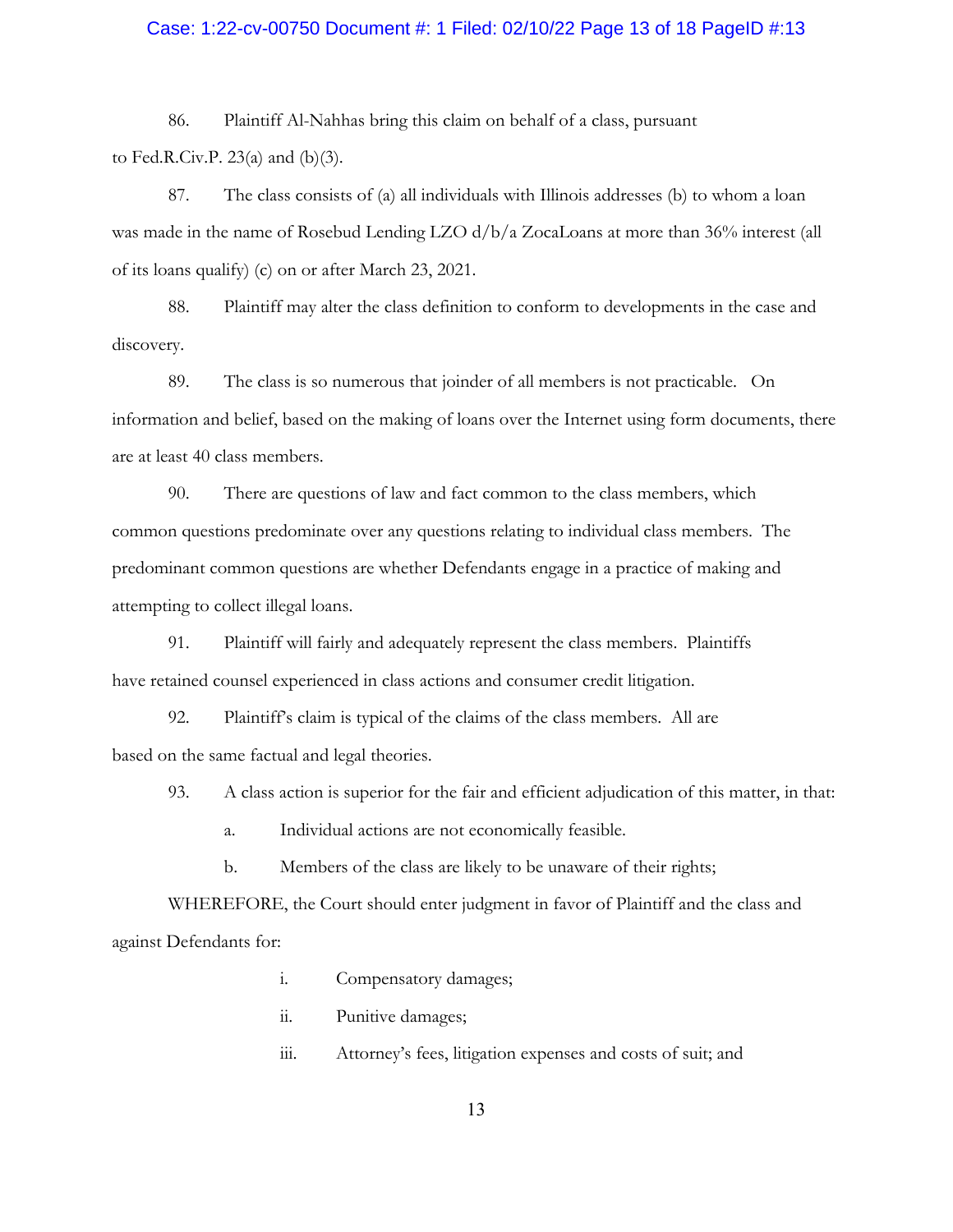iv. Such other and further relief as the Court deems proper.

## **COUNT IV – RICO**

- 94. Plaintiff incorporates paragraphs 1-55.
- 95. This claim is against 777 Partners LLC and Tactical Marketing Partners, LLC, who are the RICO "persons."
- 96. All loans made in the name of Rosebud Lending LZO d/b/a ZocaLoans to Illinois residents are (a) unenforceable under Illinois law in whole or in part as to principal or interest because of the laws relating to usury, and (b) were incurred in connection with the business of lending money at a rate usurious under Illinois law, where (c) the usurious rate is at least twice the enforceable rate (9%).
- 97. The loans are therefore "unlawful debts" as defined in 18 U.S.C. §1961(6).

98. Rosebud Lending LZO d/b/a ZocaLoans is an enterprise affecting interstate commerce, in that it is located outside of Illinois and makes loans to Illinois residents via the Internet.

99. Defendants 777 Partners LLC and Tactical Marketing Partners, LLC are associated with this enterprise, in that they direct the making of loans by Rosebud Lending LZO.

100. Defendants 777 Partners LLC and Tactical Marketing Partners, LLC conducted or participated in the conduct of the affairs of Rosebud Lending LZO through a pattern of collection of unlawful debt, as set forth above, in violation of 18 U.S.C. §1962(c).

101. Plaintiff was deprived of money as a result.

#### **CLASS ALLEGATIONS**

102. Plaintiff brings this claim on behalf of a class.

103. The class consists of (a) all individuals with Illinois addresses (b) to whom a loan was made in the name of Rosebud Lending LZO d/b/a ZocaLoans at more than 9% interest (c) which loan was made on or after a date 4 years prior to the filing of suit.

104. Plaintiff may alter the class definition to conform to developments in the case and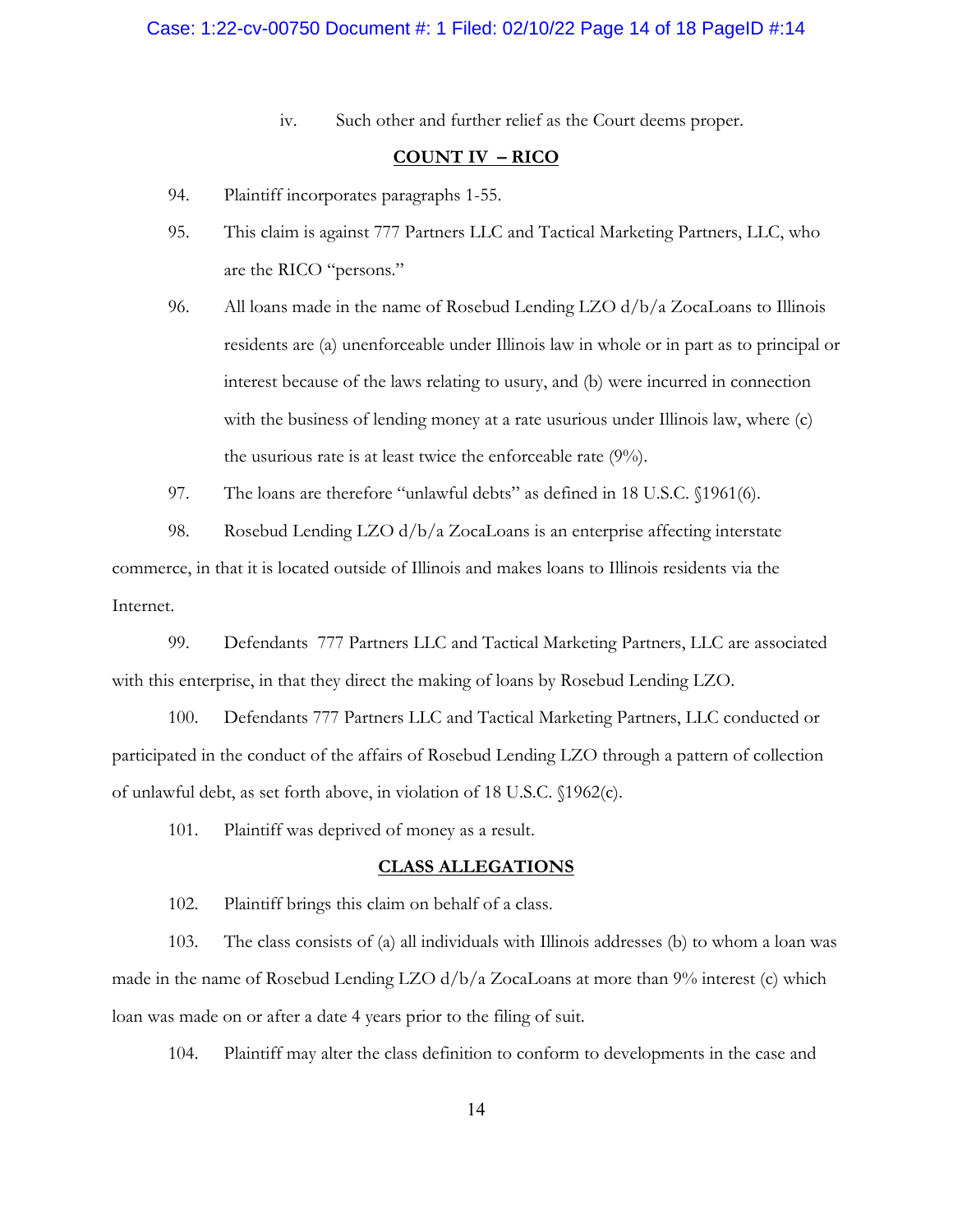## Case: 1:22-cv-00750 Document #: 1 Filed: 02/10/22 Page 15 of 18 PageID #:15

discovery.

105. The class is so numerous that joinder of all members is not practicable. On information and belief, based on the making of loans over the Internet using form documents, there are at least 40 class members.

106. There are questions of law and fact common to the class members, which common questions predominate over any questions relating to individual class members. The predominant common questions are:

- a. Whether the loans at issue are "unlawful debts" as defined in RICO.
- b. Whether Rosebud Lending LZO d/b/a ZocaLoans is an "enterprise."
- c. Whether Defendants 777 Partners LLC and Tactical Marketing Partners, LLC, is associated with Rosebud Lending LZO d/b/a ZocaLoans.
- d. Whether Defendants 777 Partners LLC and Tactical Marketing Partners, LLC, conducted or participated in the affairs of Rosebud Lending LZO d/b/a ZocaLoans through a pattern of making and collecting unlawful loans.

107. Plaintiff will fairly and adequately represent the class members. Plaintiff has retained counsel experienced in class actions and consumer credit litigation.

108. Plaintiff's claims are typical of the claims of the class members. All are based on the same factual and legal theories.

- 109. A class action is superior for the fair and efficient adjudication of this matter, in that:
	- a. Individual actions are not economically feasible.
	- b. Members of the class are likely to be unaware of their rights.

WHEREFORE, the Court should enter judgment in favor of Plaintiff and the class and against Defendants for:

- i. Treble damages;
- ii. Attorney's fees, litigation expenses and costs of suit; and
- iii. Such other or further relief as the Court deems proper.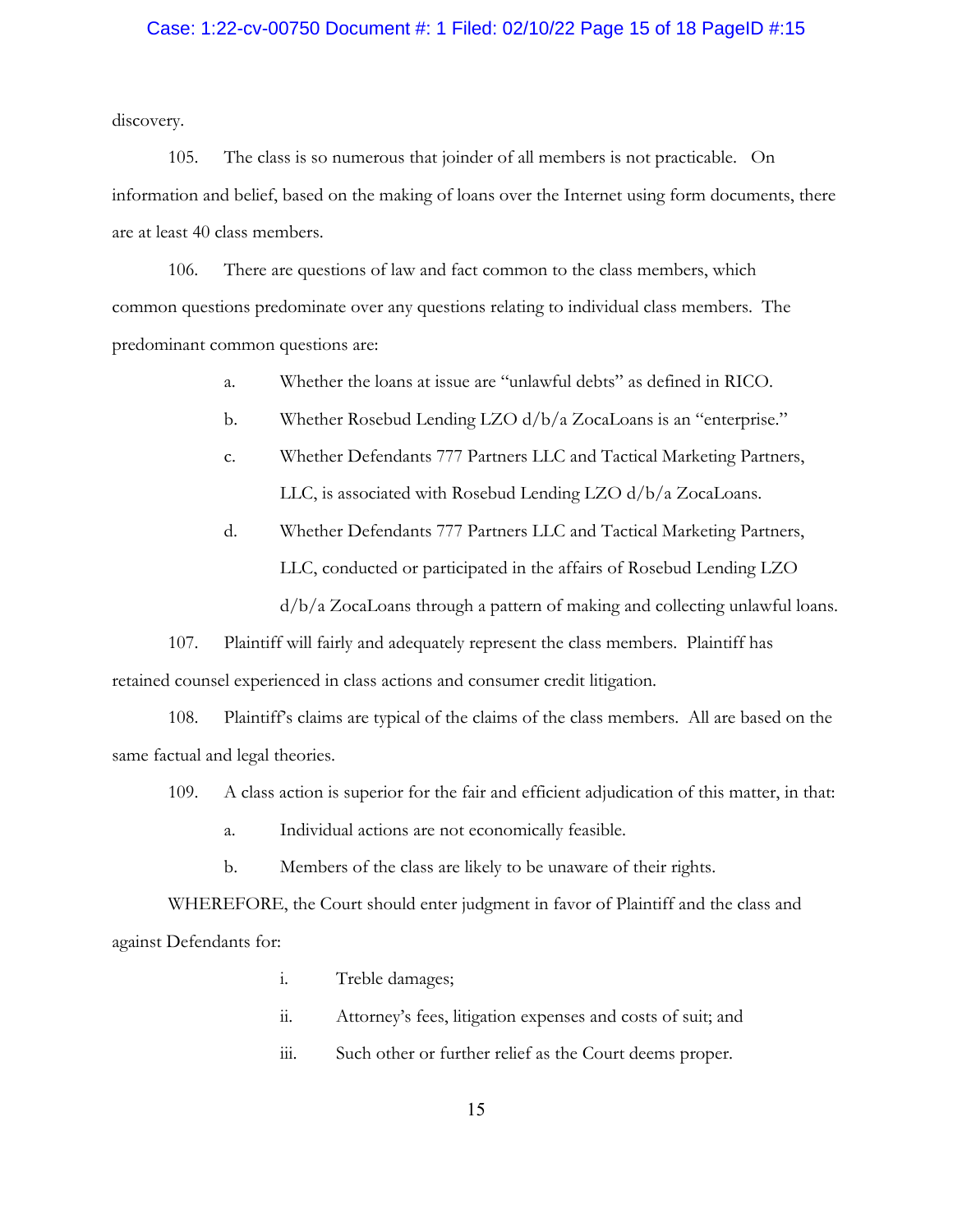Case: 1:22-cv-00750 Document #: 1 Filed: 02/10/22 Page 16 of 18 PageID #:16

*/s/ Daniel A. Edelman* Daniel A. Edelman

Daniel A. Edelman (ARDC 0712094) Tara L. Goodwin (ARDC 6297473) Matthew J. Goldstein (ARDC 6339033) **EDELMAN, COMBS, LATTURNER & GOODWIN, LLC** 20 South Clark Street, Suite 1500 Chicago, IL 60603-1824 (312) 739-4200  $(312)$  419-0379 (FAX) Email address for service: courtecl@edcombs.com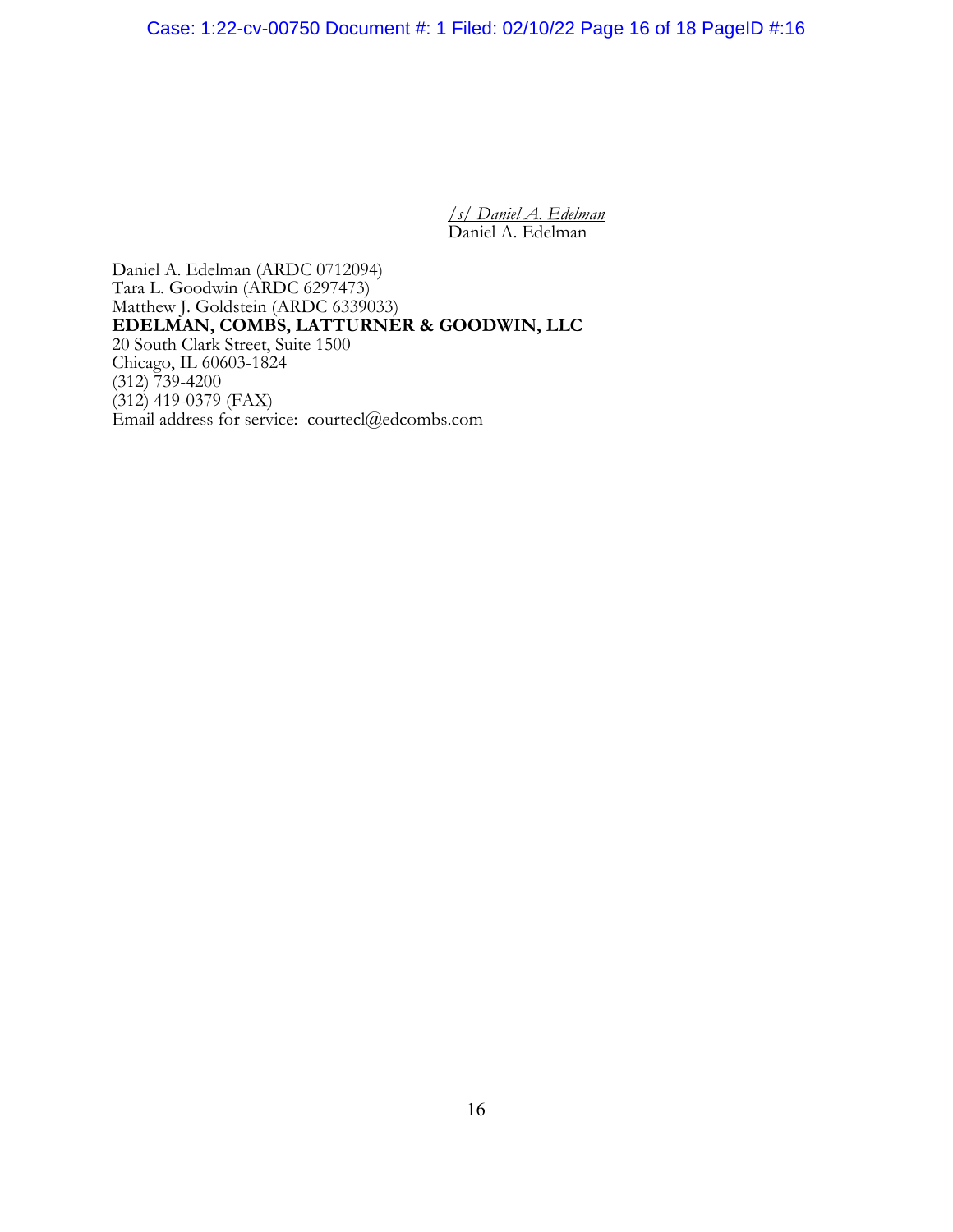Case: 1:22-cv-00750 Document #: 1 Filed: 02/10/22 Page 17 of 18 PageID #:17

# **JURY DEMAND**

Plaintiff demands trial by jury.

*/s/ Daniel A. Edelman* Daniel A. Edelman